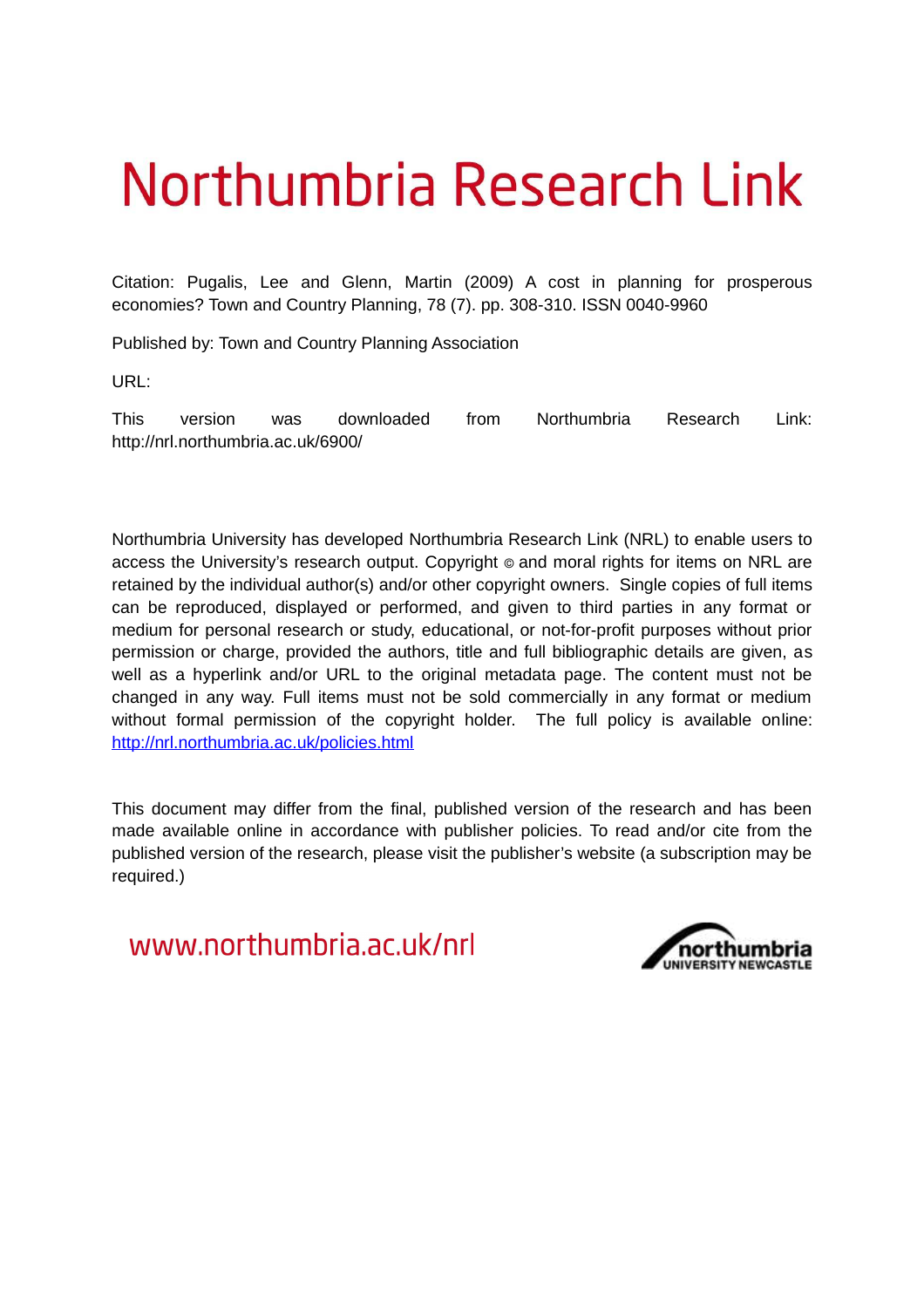## **A cost in planning for prosperous economies?**

#### **Paper should be cited as:**

Pugalis, L. and Martin, G. (2009) 'A cost in planning for prosperous economies?' *Town & Country Planning,* 78(7), pp. 308-310.

The new draft PPS4 exudes the desperation born of a harsh economic climate and appears to invite short-term fixes rather than long-term sustainable growth, say **Lee Pugalis** and **Glenn Martin**

The Government's latest consultation draft of Planning Policy Statement 4 (PPS4): Planning for Prosperous Economies<sup>1</sup> intends to simplify the planning process in order to stimulate economic prosperity. It proposes that local planning authorities should 'consider proposals for economic development other than town centre uses, favourably unless there is good reason to believe that the social, economic and/or environmental costs of development are likely to outweigh the benefits'. The revised draft PPS4 published by the Department for Communities and Local Government (DCLG) on 5 May 2009 incorporates economic policy (previously scattered in a plethora of planning statements and guidance) covering industrial and commercial development and small firms, town centres, simplified planning zones, and sustainable development in rural areas.

 Whereas the previous draft of PPS4: *Sustainable Economic Development* issued in December 2007 was welcomed in terms of its focus on an outdated aspect of spatial planning policy, it was largely condemned as a disappointment. Martin Simmons, for example, argued that its homogenous approach failed to relate to the Government's Review of Sub-National Economic Development and Regeneration (SNR), particularly in terms of cross-boundary economic flows expressed in city-regional policy. 2 Encompassed within the Government's ongoing review of regional governance and place-shaping activities at various spatial scales,<sup>3</sup> *Planning for Prosperous Economies* purports to create 'a coherent and modern set of policies designed to meet the economic challenges we face, both short and long term'.

 Indeed, in her foreword Margaret Beckett, then Minister for Housing and Planning, argued that 'for the first time, this comprehensive new draft statement brings together in one place all of the Government's key planning policies relating to the economy and streamlines and simplifies policy to focus on what is important to allow the economy to grow in a sustainable manner'. But if we scratch under the surface, does the revised draft lives up to its own hype, or is there a cost to *Planning for Prosperous Economies*?

#### **What is economic development?**

 According to the new draft PPS, economic development is defined as including land uses that provide employment opportunities, generate wealth, are economically productive, or a combination of the above. Such a definition should be welcomed for planning purposes as it acknowledges the different facets of economic development – most notably that sustainable economic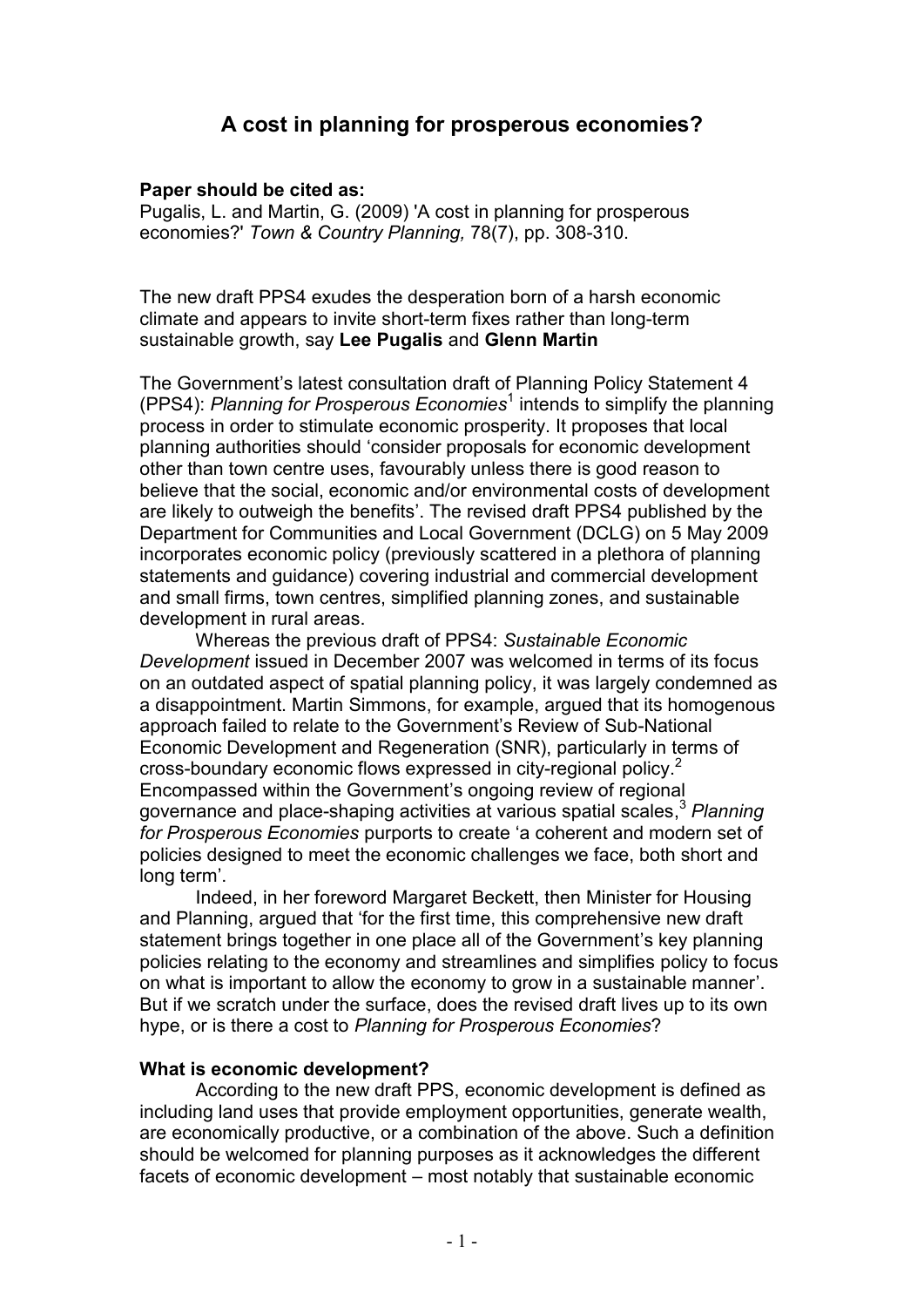development requires more than a steady pipeline of employment land, as the Government's *Regeneration Framework* also recognises.<sup>4</sup> Yet the *Regeneration Framework* goes a few steps further, making the case that the public sector needs to focus on creating the right conditions for economic transformation, including good healthcare and social service infrastructure, transport and communication links, affordable housing, green space, and a high quality of life. In this respect, *Prosperous Economies* is not as 'comprehensive' as Margaret Beckett would have had us believe.

 The definition of economic development set out in *Planning for Prosperous Economies* loses some of its potential potency by complicating matters with the addition of a list of 'town centre' uses, including retail, leisure, offices and cultural amenities. This simplistic list of 'main' economic uses to be found in town centres is evidence of the revised draft PPS4 slipping back into an incoherent, outdated and 'un-modern' understanding of the contemporary spatial economy. Such a traditional view of economic development raises further doubt about the internal coherence of this 'modern' policy statement and its external consistency with the SNR<sup>5</sup> and wider place-shaping policy, such as the regeneration priority maps identified in the *Regeneration Framework*.

#### **Urban-rural dichotomy**

 PPS4 intends to implement a number of recommendations set out in Matthew Taylor's Review of Rural Economy and Affordable Housing,<sup>6</sup> which is welcome. The economic value and potential of the country's rural communities is rightly recognised in the consultation document, which notes that rural areas are not 'a poor relation' but rather 'major contributors to the national economy on a par with all urban areas outside of London'. This performance may be surprising considering the significant injection of public sector resources targeted at urban cores, and particularly England's 'core cities', over the past decade. In contrast, rural communities have been at the sharp end of ever-tightening public sector purse-strings, having suffered post office closures, the centralisation of healthcare facilities, and declining public transport services.

Although draft PPS4 recognises that rural economies cannot be separated from their urban counterparts, rural areas are dealt with separately and, we contend, rather awkwardly. The term 'rural areas' is too often conflated with that of 'countryside', which is likely to direct planners down a protectionist path. Such a policy direction neglects the economic contribution of rural areas and may threaten the potential for emerging opportunities, such as greater live-work space provision in geographically peripheral rural localities. Furthermore, simplistic rural land use policy displaying a lack of spatial awareness may also hinder a rural enterprise surge beyond anything other than farm diversification and equestrian activities.

 Indeed, Matthew Taylor's Review also struggled to paint an adequate picture of the needs and opportunities of rural areas across the country – particularly those in the North which continue to suffer from deindustrialisation and disinvestment. Of notable concern, *Planning for Prosperous Economies* reverts back to outmoded language and thinking that the Taylor Review tried to overturn. The opening paragraph of Policy EC9: 'Local planning approach to rural areas' reads more like open space guidance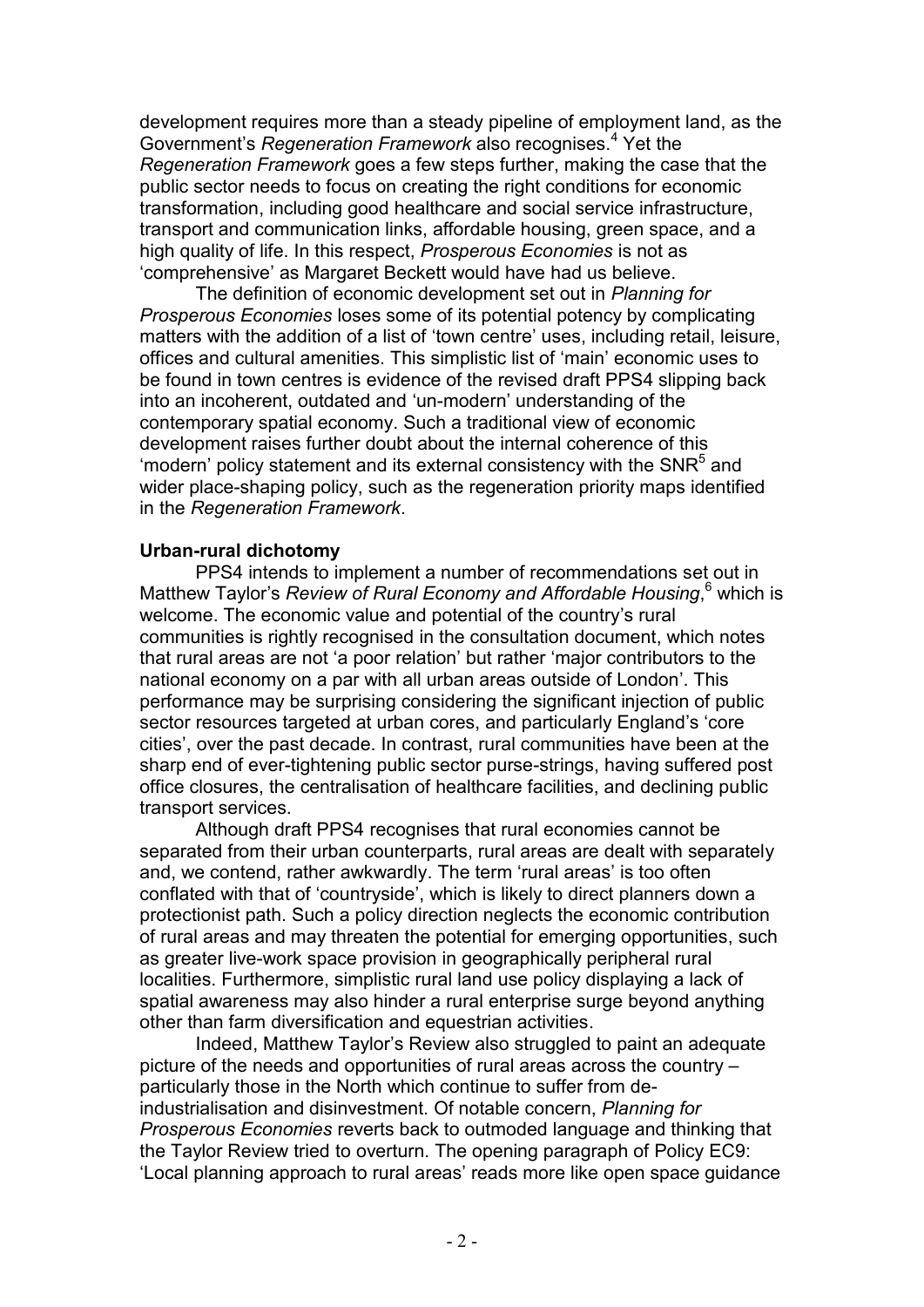than policy which recognises the real economic potential of rural people,<sup>7</sup> and the 'decision making policies' (EC12-24) reduce rural economies to 'shopping', the 'countryside' and 'tourism'.

 It appears that all the talk of city-regions and of the sub-regional economic flows and interactions espoused in the Government's SNR have fallen on deaf ears in terms of the draft PPS's planning interpretation of the spatial economy. Unfortunately, *Planning for Prosperous Economies* opts to focus exclusively on local and regional planning and dichotomising urban and rural relations, so undoing the positive steps made by recognising that there is no such thing as a separate 'rural economy'.

#### **Growth at any cost?**

 The social and environmental benefit of good design is very difficult to demonstrate, but *Planning for Prosperous Economies* approaches the determination of planning applications from the opposite angle, calling for a clear demonstration of 'dis-benefits' to justify rejecting proposals. The guidance proposal that local planning authorities should consider economic development applications 'favourably unless there is good reason to believe that the social, economic and/or environmental costs of development are likely to outweigh the benefits' is likely to see local planning authorities finding it extremely difficult to reject lower-grade development schemes on an individual basis, with the result that the combined effect of incremental inappropriate development could work against the promotion of well designed, inclusive spaces.

 While making a valid attempt to devise a national policy framework that plans positively for economic growth, draft PPS4 unfortunately exudes the desperation of politicians and policy-makers operating within a harsh economic climate. There is a real danger that a 'growth at any cost approach' will prevail to the detriment of long-term sustainable growth; a short-term fix along the lines of past mistakes rather than a solution with longevity.

### **'Lose-lose' choices?**

 Scratching beneath the surface of *Planning for Prosperous Economies,* it quickly becomes apparent that many of the shortcomings replete in the 2007 iteration of draft PPS4 remain. We therefore conclude that the revised draft fails to live up to its own hype of providing an integrated package of policy measures designed to prepare for an economic recovery and facilitate prosperous economies. Indeed, we argue that the presumption *in favour* of economic development may well come at a significant long-term cost. If implemented, the proposals in draft PPS4 may facilitate unsustainable development patterns and force places into 'lose-lose' choices between inappropriate development or no development.

o *Lee Pugalis is based at the School of Architecture, Planning and Landscape, University of Newcastle, and is the economic policy lead for County Durham Economic Partnership. Glenn Martin is an Economic Policy Officer at Durham County Council. The views expressed here are personal.* 

**Notes**